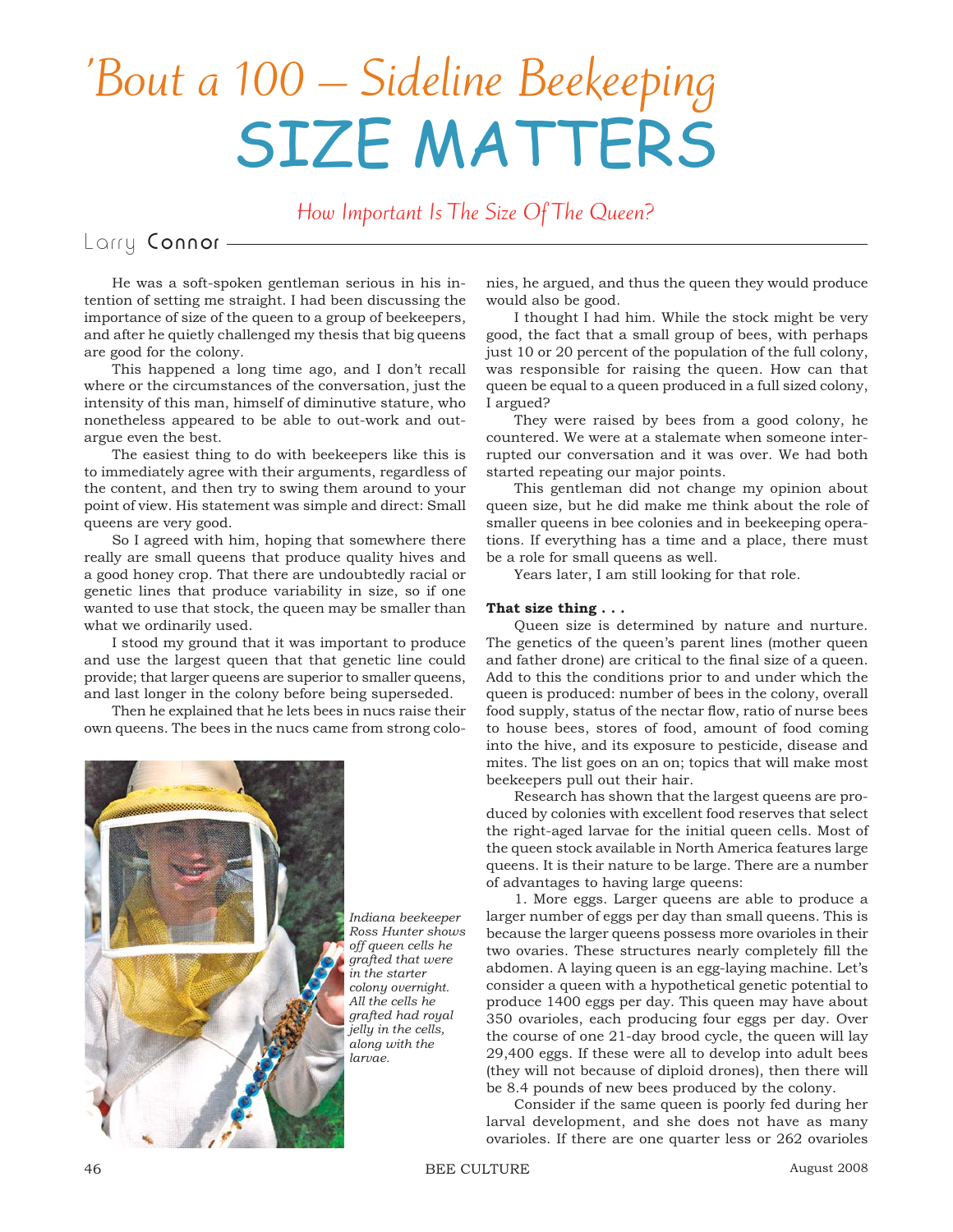producing four eggs per day, there would be about 1050 eggs laid per day. In a 21-day brood cycle, this would result in 22,050 bees or only 6.3 pounds of bees.

Conditions present during queen development include the number of nurse bees present to feed and care for the developing queen cell during that critical period from egg hatching to cell sealing. This is 5.5 to six days. If the colony is large, has an abundance of nurse bees, stored food, incoming food, and excellent health (no disease or significant mite load), the queen will reach her potential.

When these conditions are less than perfect – there are fewer nurse bees, food supplies are small, or the colony is suffering from a disease like chalk brood or has a mite load that interferes with queen feeding, then the queen will develop with fewer ovarioles.

We have known for years that the presence of *Nosema apis* in a colony will reduce queen productivity. Now, with *Nosema ceraena* in many hives, it is abundantly clear that a queen may be produced by *Nosema*-infected bees and the resulting queen is smaller and has fewer ovarioles, Moreover, when an adult queen is infected with a pathogen, her ability to lay eggs is reduced by the infection in her mid-gut. In fact, *Nosema* is often associated with queen replacement through supercedure.

2. More stored sperm. A larger queen will have a larger spermatheca than a small queen, and even a 10% difference in the size of this structure will make a volume difference of about 25% of the sperm stored in the fluid-filled sac. Since queens only mate (average of 13.2 drones) for a brief period of their early life and spend the rest of their life in the hive (except for swarming), then the number of stored sperm is directly related to the number of eggs the queen can fertilize until she runs out and starts to produce unfertilized eggs in worker cells. As a drone-laying queen, she may or may not be superseded by the worker bees, and the colony may or may not survive.

### **Evaluating queen cells**

This Spring I've been teaching a number of queen rearing classes to hobby and sideline beekeepers. In the multi-session classes, we are better able to evaluate how we have done in our efforts. The challenge of teaching these classes is the limitations posed by using someone else's bees. Every beekeeper has his or her individual objectives in their craft, and for an outsider (me) to walk in and expect conditions to be ideal for queen rearing is not a reality. We can come close, but that is the best we can do.

I teach a traditional starter and finisher system of raising queens because it is the basic system. There are many variations for making queen cells, but I like to look at the essentials of starting the cells in a queenless, broodless, flightless mass of nurse bees, where the emergency instinct is strong and they will start many cells.

After the cells are started they are moved to strong, two-story finisher colonies where the queen is confined below an excluder and open brood, pollen, and nectar are placed in a second brood chamber above the excluder. A feeder is provided as well.

The advantage of the starter system is we look at the cells 12 to 18 hours after the grafted larvae were placed into the starter box. At that point the larvae that have



been accepted will have royal jelly added (if we primed the cells, the old royal jelly has been removed and replaced with new), and the two-day old larva is floating on a bed of right-aged royal jelly. When using plastic cell cups, you can see the royal jelly from the side. If the bees have added wax to the cell (like the tops of little volcanoes) and there is abundant food in the cell, then we know that the larva has been accepted and the starter colony has done its job. This is shown in the photos.

When the starter is not strong enough, there is a reduced amount of royal jelly in the cup. This is excellent justification to remove such cells from further production. In the transferal system we have taken a worker larva (that was never going to be a queen) and moved it to the starter colony where the bees feed it with the same food they feed to queens during natural queen replacement and swarming. The earlier this happens the more success we have with the final cells. When students move an older larva as they learn the process, it does not have as many hours of optimal feeding with royal jelly as a younger larva. That larva will come back to haunt everyone when the resulting queen emerges a day or more earlier than the rest and destroys the appropriately aged queens we want!

So, a simple inspection of cells from the starter colony will confirm if the starter did its job or not. The started larvae should be floating on a bed of royal jelly.

Those cells with adequate royal jelly are then moved to the cell finisher colony. That colony must also feed the developing larvae. The colonies are set up with lots of bees, stored food and incoming food. Under those conditions the bees will feed the started larvae well. In a few days the cells will be sealed by the worker bees and the queen larvae will complete the metamorphosis into an adult bee.

In one of the classes I taught the colonies used as cell finishers had been pulled down in strength by the removal of brood to make up increase colonies. While I am the first person to applaud the use of strong colonies for increase colonies, the removal of bees and brood from a colony makes it less than ideal for cell production. This was the case this Spring. The colonies that were